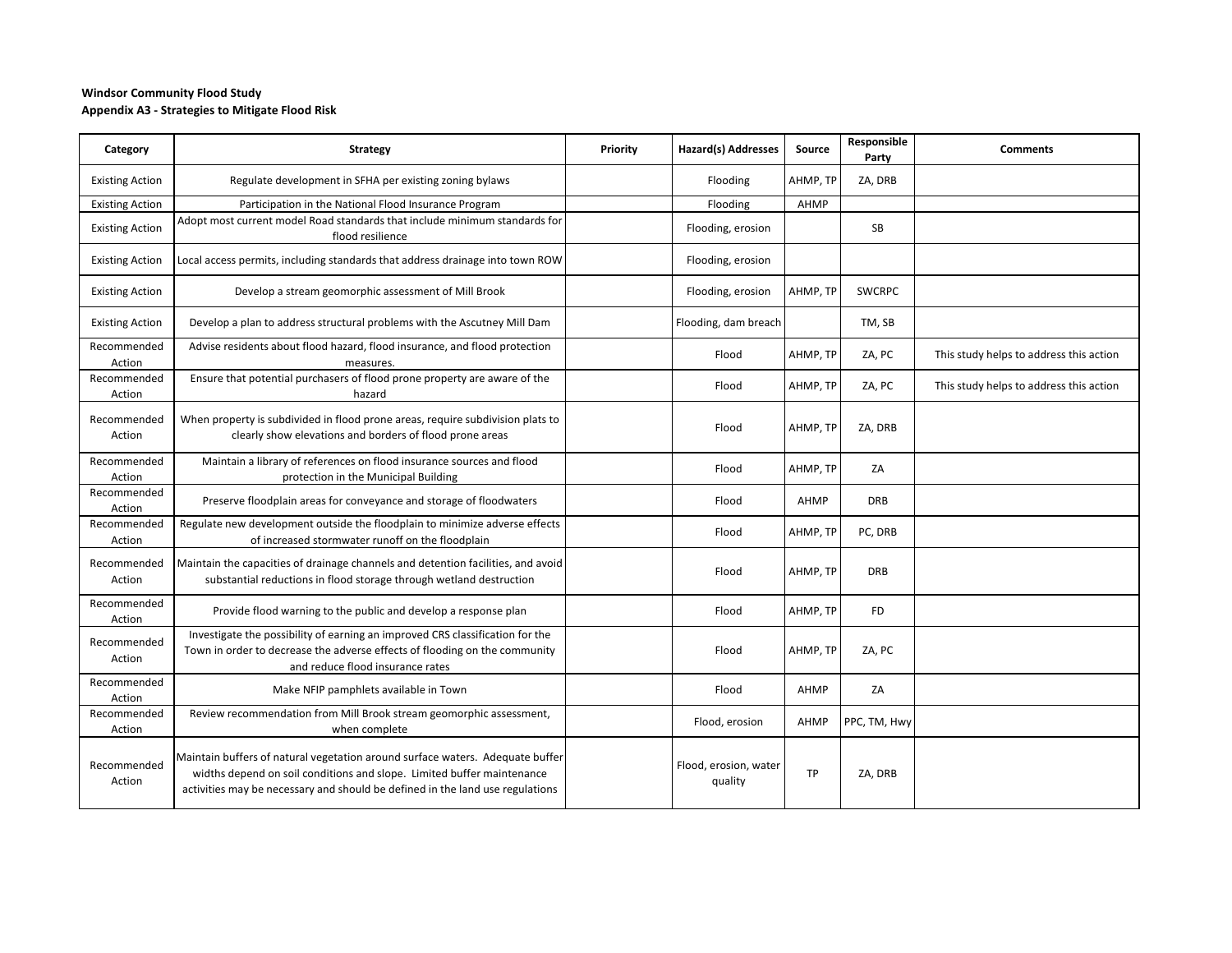| Category              | <b>Strategy</b>                                                                                                                                                                                                                                               | Priority | Hazard(s) Addresses | Source | Responsible<br>Party | <b>Comments</b> |
|-----------------------|---------------------------------------------------------------------------------------------------------------------------------------------------------------------------------------------------------------------------------------------------------------|----------|---------------------|--------|----------------------|-----------------|
| Recommended<br>Action | The lands along the Connecticut River that are within the Conservation future<br>land use category are intended to only allow land uses that preserve floodplain<br>areas for conveyance and storage of floodwaters, such as farming or outdoor<br>recreation |          | Flood               | ТP     | ZA, PC, DRB          |                 |
| Recommended<br>Action | Update the town plan and/or local All-Hazard Mitigation Plan to analyze and<br>mitigate these erosion hazards in order to improve community resilience to<br>flooding and erosion damages                                                                     |          | Flood, erosion      | TP     | ZA, PC               |                 |